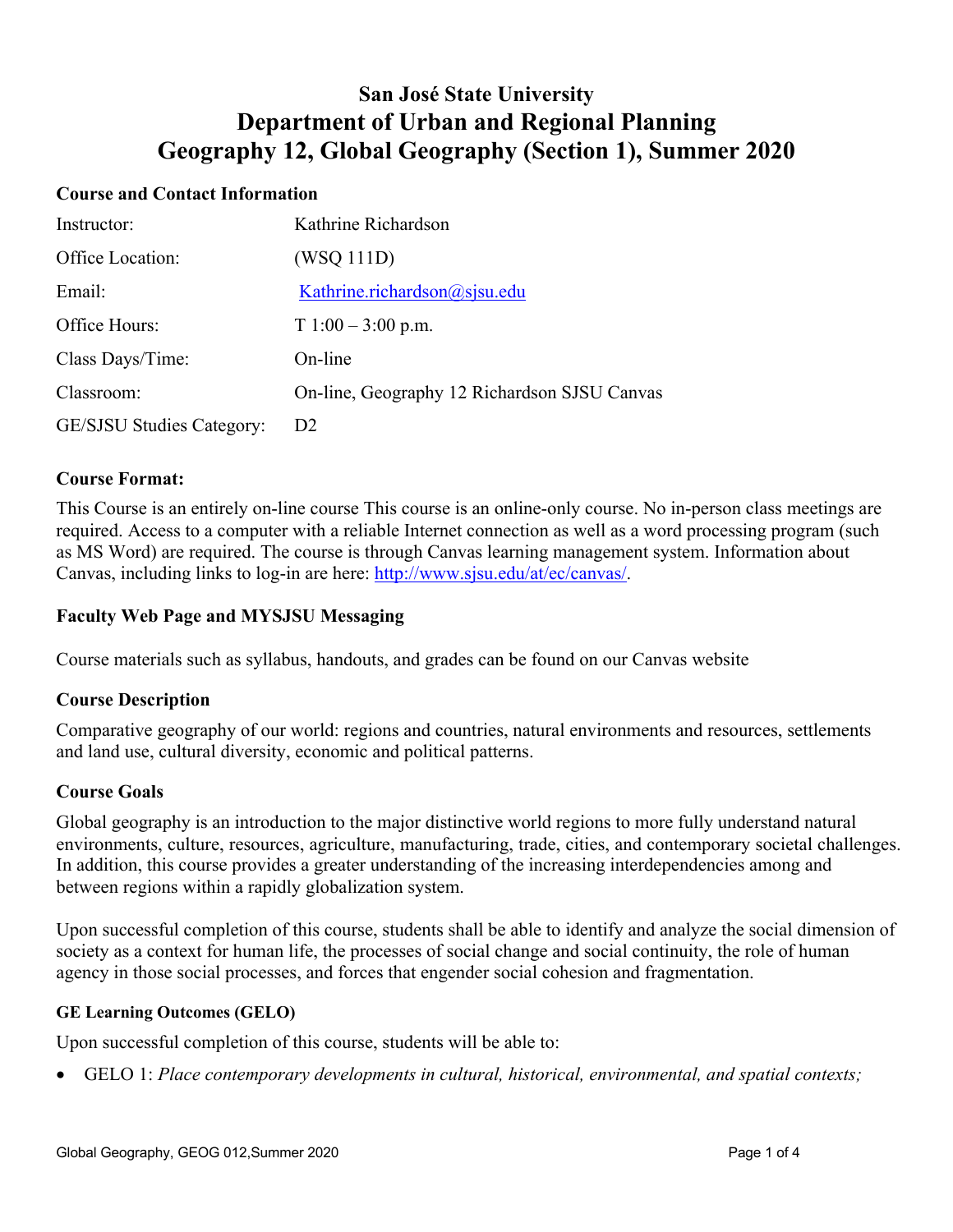Students will demonstrate achievement through assigned readings, mapping exercises, essay, quizzes, and the term research project.

• GELO 2: *Identify the dynamics of ethnic, cultural, gender/sexual, age-based, class, regional, national, transnational, and global identities and the similarities, differences, linkages, and interactions between them;*

Students will demonstrate achievement through assigned readings, mapping exercises, essay, quizzes, and the term research project.

• GELO 3: *Evaluate social science information, draw on different points of view, and formulate applications appropriate to contemporary social issues; and*

Students will demonstrate achievement through assigned readings, mapping exercises, essay, quizzes, and the term research project.

• GELO 4: *Compare and contrast two or more ethnic groups, cultures, regions, nations, or social systems.*

Students will demonstrate achievement through assigned readings, mapping exercises, essay, quizzes, and the term research project.

## **Course Content Learning Outcomes**

Upon successful completion of this course, students will be able to:

CLO1: describe the physical characteristics of the world by use of regional approach.

CLO2: describe the cultural characteristics of the world by use of a regional approach.

CLO3: differentiate the economic, social, and other cultural characteristics that occurs across the world

CLO4: discuss current events as they pertain to the Global Geography

# **Required Texts/Readings**

## **Textbook (e-book)**

**Title***: World Regional Geography: Global Patterns, Local Lives* **Author:** Lydia Mihelic Pulsipher and Alex Pulsipher **ISBN**-**13:** 978-131-906-0-503 Edition: 7<sup>th</sup> Edition Can be purchased through the SJSU Bookstore as an E-text, or directly through McMillan (Publisher) via our class Canvas website.

## **Other technology requirements**

Access to a computer and reliable Internet source as well as a word processing program (such as MS Word) are required.

## **Classroom Protocol**

• All assignments are due as stated on the course schedule and late work will be penalized 5% everyday it is late.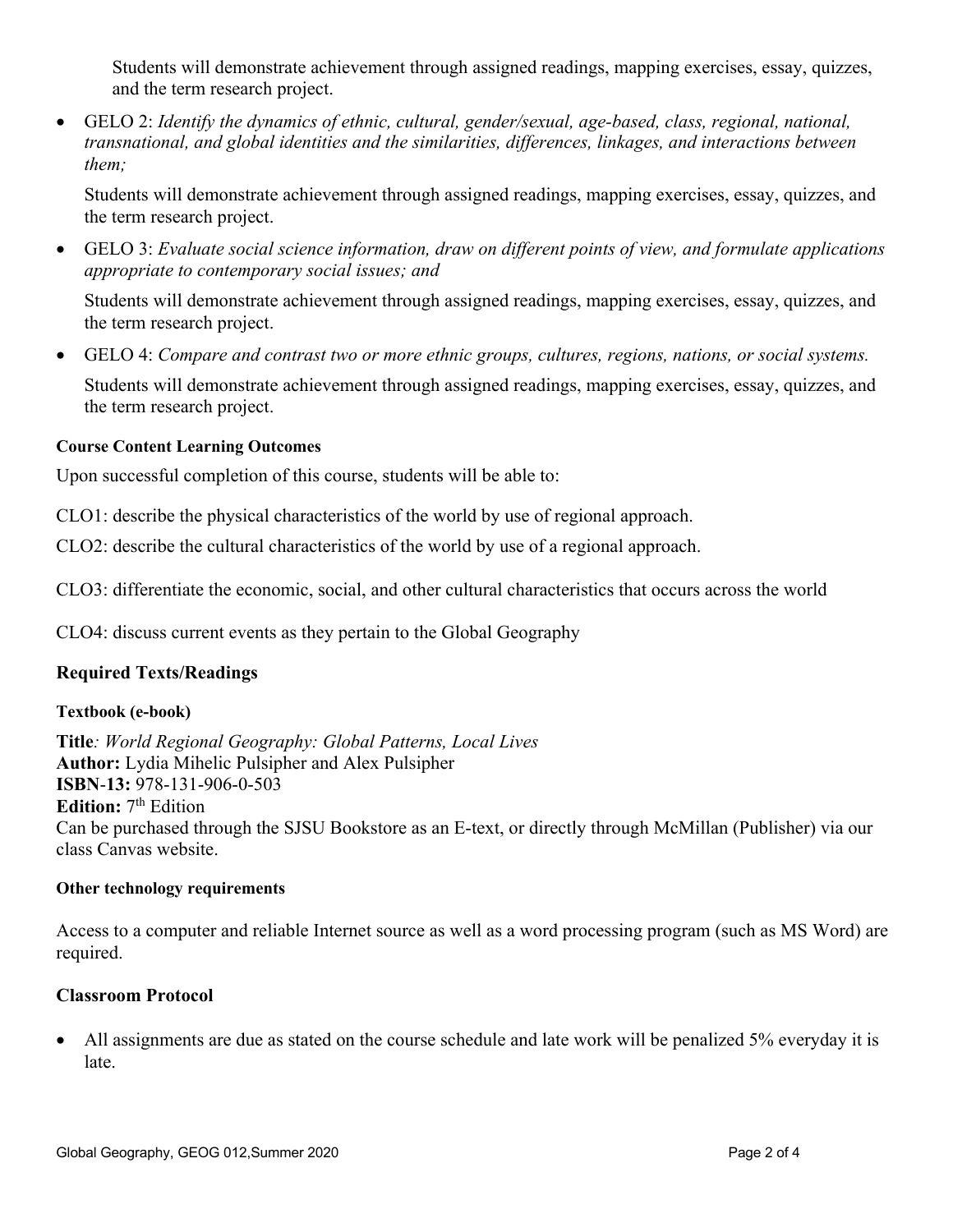# **Course Requirements and Assignments/Quizzes**

We will be covering seven chapters (Chapters 1-4 and Chapters 5, 9, & 11) in the assigned text, and you will be expected to read and understand the materials. Please remember that there is a 5% penalty per day for assignments (including quizzes) that are submitted after the deadline. Assignments/Quizzes are as follows:

- 1. **Chapter Quizzes** (70% of total grade). At the end of every chapter we cover, you will be responsible for taking two quizzes of approximately 15 questions each. One will cover the reading material for the chapter, and the other will cover either a BBC documentary or a Story Map quiz depending on the chapter. Once you are done taking each quiz, you will submit it to me via Canvas for grading.
- 2. **Current Global Events research paper** (15% of total grade) The research paper will consist of a minimum of 1200 words and is required for this course. It is a written document with references to be submitted through Canvas. Detailed instructions and guidelines will be posted in the Canvas online classroom.
- 3. **Participation** (15% of total grade) At the beginning of every chapter there will be a "Learning Curve Assignment" which you must complete.

SJSU classes are designed such that in order to be successful, it is expected that students will spend a minimum of forty-five hours for each unit of credit (normally three hours per unit per week), including preparing for class, participating in course activities, completing assignments, and so on. More details about student workload can be found in University Policy S12-3 at http://www.sjsu.edu/senate/docs/S12-3.pdf.

# **World Regional Research Paper**

The World Regional Research paper research paper will be due at **11:00 p.m. on Friday, August 7. thru Canvas. It must be approximately 3-4 pages. More details will be given later in the term.**

# **Final Exam**

The final exam will be based on course materials from Chapter 11 of the required course textbook.

# **GRADING POLICY**

**\*Please remember that this course must be passed with a C or better as a CSU graduation requirement.**

| Percent    | <b>Letter Grade</b> | Percent   | <b>Letter Grade</b> |
|------------|---------------------|-----------|---------------------|
| $95 - 100$ | A                   | 77-79     |                     |
| 90-94      | A-                  | 74-76     |                     |
| 87-89      | $_{\rm B+}$         | $70 - 73$ | $C-$                |
| 84-86      |                     | 60-69     |                     |
| 80-83      | B-                  | <60       | E                   |

*Grade Scale*